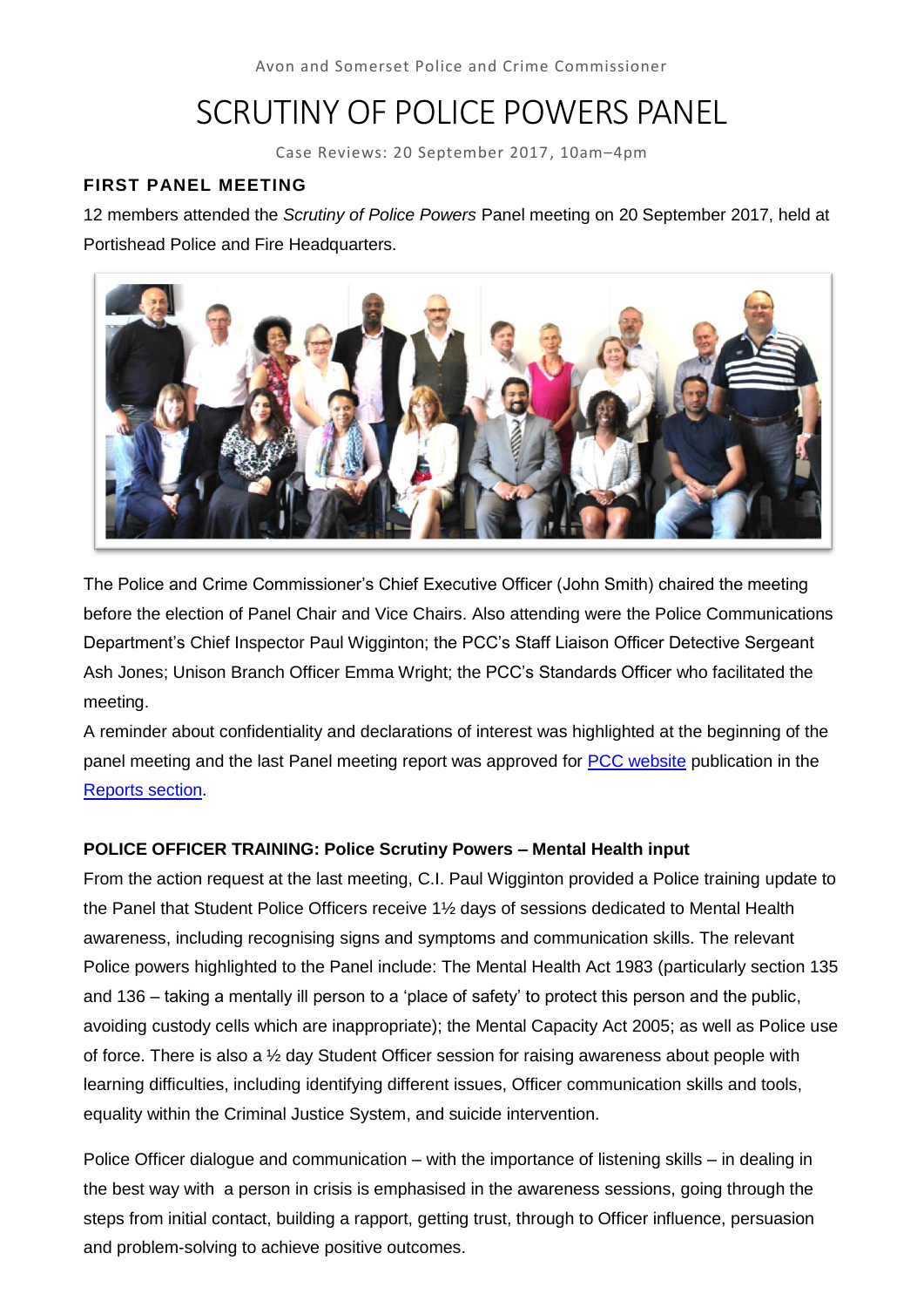In addition to day-to-day incidents and discussion when required with the Mental Health Mental Health Practitioners located in the Police Communications Department and Street Triage Nurses working alongside Response Officers, existing Police Officers will receive a 1 day training session this Autumn 2017 with the Crisis Team, including external organisation input. The last 1 day training was 3 years ago in 2014. This Panel's feedback will be included regarding observations from BWV camera footage. A challenge identified by Constabulary Leadership is teaching interpersonal skills.

There is also 1 day's joint training session with a Mental Health Charity, Department-specific training, such as Custody, and Officer training every 10 weeks on a number of topics.

C.I. Wigginton confirmed that Panel concerns regarding 2 cases reviewed at the last meeting were communicated to relevant people in the Constabulary, to note for action.

Panel member questions and discussion included unconscious bias and the narrative from Police call handlers when passing on information to Response Officers, demographic concerns, the requirement for a representative workforce, and relevant College/NVQ courses.

### **STATISTICS**

### **Stop and Search:**

Between 1 June and 31 August 2017 (3 months) there were 1416 stop and searches and of these regarding ethnicity, 933 were White, BME is around 10%, with a high percentage where ethnicity is not stated or not recorded.

The Police webpage for Stop and Search is:

<https://www.avonandsomerset.police.uk/advice/neighbourhood-and-community/stop-and-search/> . and there is a microsite at: [http://stopandsearchthetruth.com](http://stopandsearchthetruth.com/) .

The 'Know your rights' Stop and Search card and information is also on the PCC's website at: <http://www.avonandsomerset-pcc.gov.uk/Feedback/Stop-and-Search.aspx> .

The Police provided the PCC's office with a report of all Stop and Search incidents (including the grounds for the Stop and Search) for the following three categories (with some duplicates across categories):

- **Where the subject is less than 16 years of age – category <16 (78);**
- **Where more than the jacket, outer coat or gloves are removed – category >JOG (85);**
- **Where the ethnicity is either not stated or it is BME – category BME(157).**

Around 50% of these Stop and Search cases had associated Body Worn Video (BWV) camera footage, an increase from around 10% at the last Panel meeting 3 months ago. This situation has been helped by the Panel feedback from June 2017 to the Constabulary, requesting increased leadership communication to Police Officers to switch on their BWV camera. This issue is continuing to be reviewed by the PCC.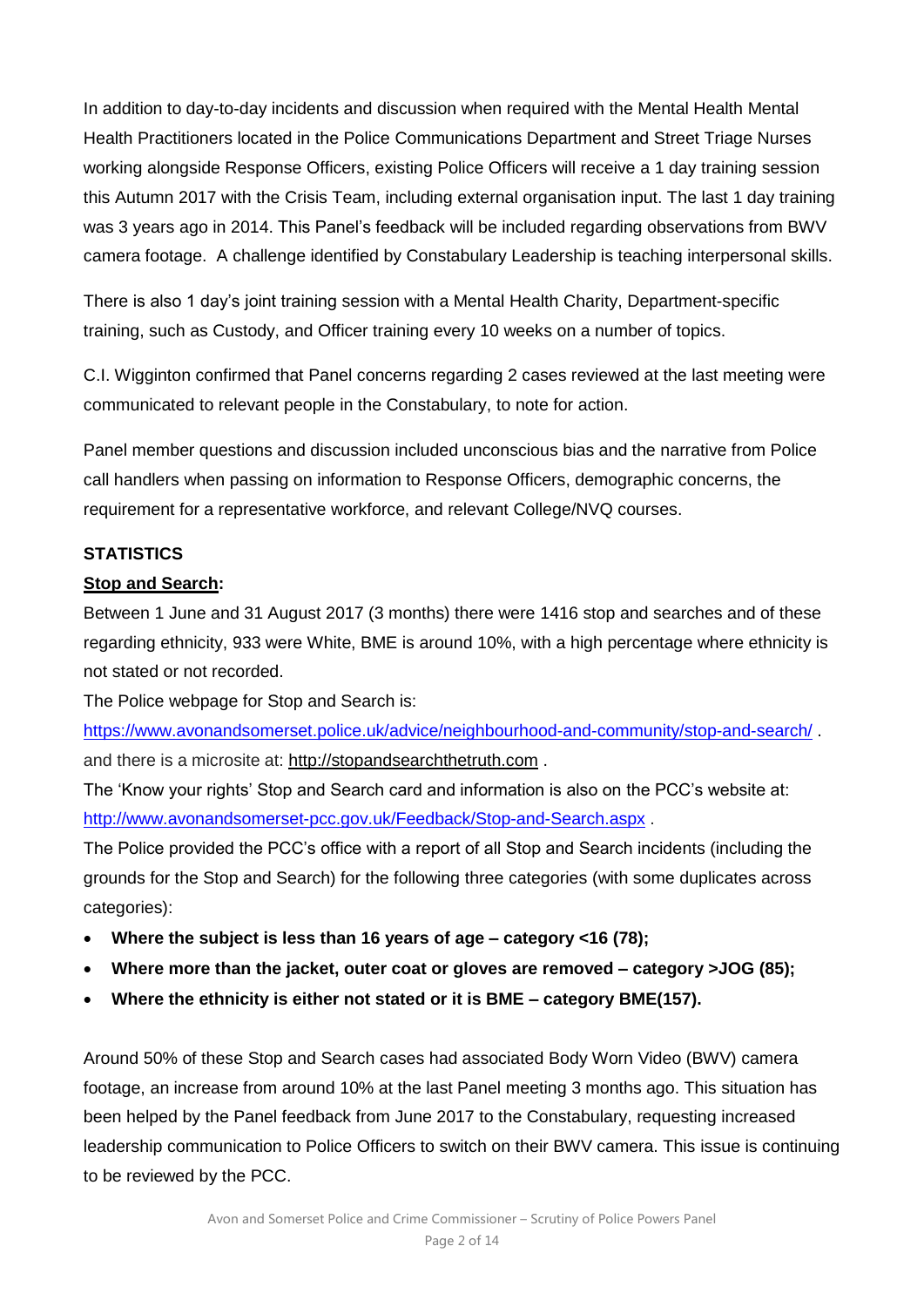**Taser:** Taser use (including all levels of: drawn, arced, aimed, the red dot aimed, fired, drive-stun and angled-drive stun) from 1 June to 31 August 2017 (3 months) is 161.

| <b>Taser Use Type:</b> | 1 Apr to 10 Sep 2017 -<br><b>Year to date</b> |  |  |
|------------------------|-----------------------------------------------|--|--|
| Drawn                  | 233                                           |  |  |
| Arced                  | 2                                             |  |  |
| Aimed                  | 162                                           |  |  |
| <b>Red Dotted</b>      | 176                                           |  |  |
| Fired                  | 27                                            |  |  |
| Drive-Stun             | 6                                             |  |  |
| ж<br>Angled Drive-Stun | $\overline{2}$                                |  |  |

Year-to-date figures (1 April to mid Sept 2017):

| <b>Subject Ethnicity</b>    |                |                |              |                 |                |  |  |
|-----------------------------|----------------|----------------|--------------|-----------------|----------------|--|--|
| <b>Ethnicity</b>            | <b>Bristol</b> | North East     | Somerset     | Out of<br>Force | Total          |  |  |
| White                       | 76             | 44             | 99           | $\mathbf{1}$    | 220            |  |  |
| Black (or Black<br>British) | 22             | 2              | 3            | 0               | 27             |  |  |
| Asian (or Asian<br>British) | $\mathbf{1}$   | 0              | $\mathbf{1}$ | 0               | 2              |  |  |
| Chinese                     | 0              | 0              | 0            | 0               | 0              |  |  |
| Mixed                       | 5              | $\overline{2}$ | 0            | 0               | 7              |  |  |
| Other                       | $\mathbf{1}$   | 0              | 0            | 0               | $\mathbf{1}$   |  |  |
| Don't know                  | 0              | $\mathbf{1}$   | 1            | 0               | $\overline{2}$ |  |  |
| Not Recorded                | 0              | 0              | 1            | 0               | 1              |  |  |

**\*** A panel member requested clarification about 'angled-drive stun: This is where one or both Taser probes may attach. The Police Officer

then holds the Taser against the person's body in a different area to the probe(s) in order to complete the electrical circuit and deliver an incapacitating effect.

The Police webpages for Taser and Use of Force data are:

<https://www.avonandsomerset.police.uk/about-us/publication-scheme/what-our-priorities-are-and-how-we-are-doing/taser-statistics/> . **<https://www.avonandsomerset.police.uk/about-us/publication-scheme/what-our-priorities-are-and-how-we-are-doing/use-of-force/>**

### **CASE SELECTION AND REVIEWS**

The cases for Panel members to review were randomly selected during the meeting from August and September BWV footage of all Taser use incidents and from the printout of all June to August 2017 Stop and Search encounters within the three requested categories: under 16s; more than the removal of jacket, outer coat or gloves; and BME.

Panel members divided into two sub-groups and watched and gave individual comments on the body worn video camera footage for 21 cases of Stop and Search and Taser use, one case reviewed by both sub-groups. Each Panel member also completed case feedback forms, scanned and forwarded to Chief Inspector Paul Wigginton, Avon and Somerset Constabulary Duty Officer.

### **PANEL GENERAL FEEDBACK FOR CONSTABULARY RESPONSE**

1. A considerable improvement in BWV cameras being turned on by Officers for Stop and Searches since the last Panel meeting.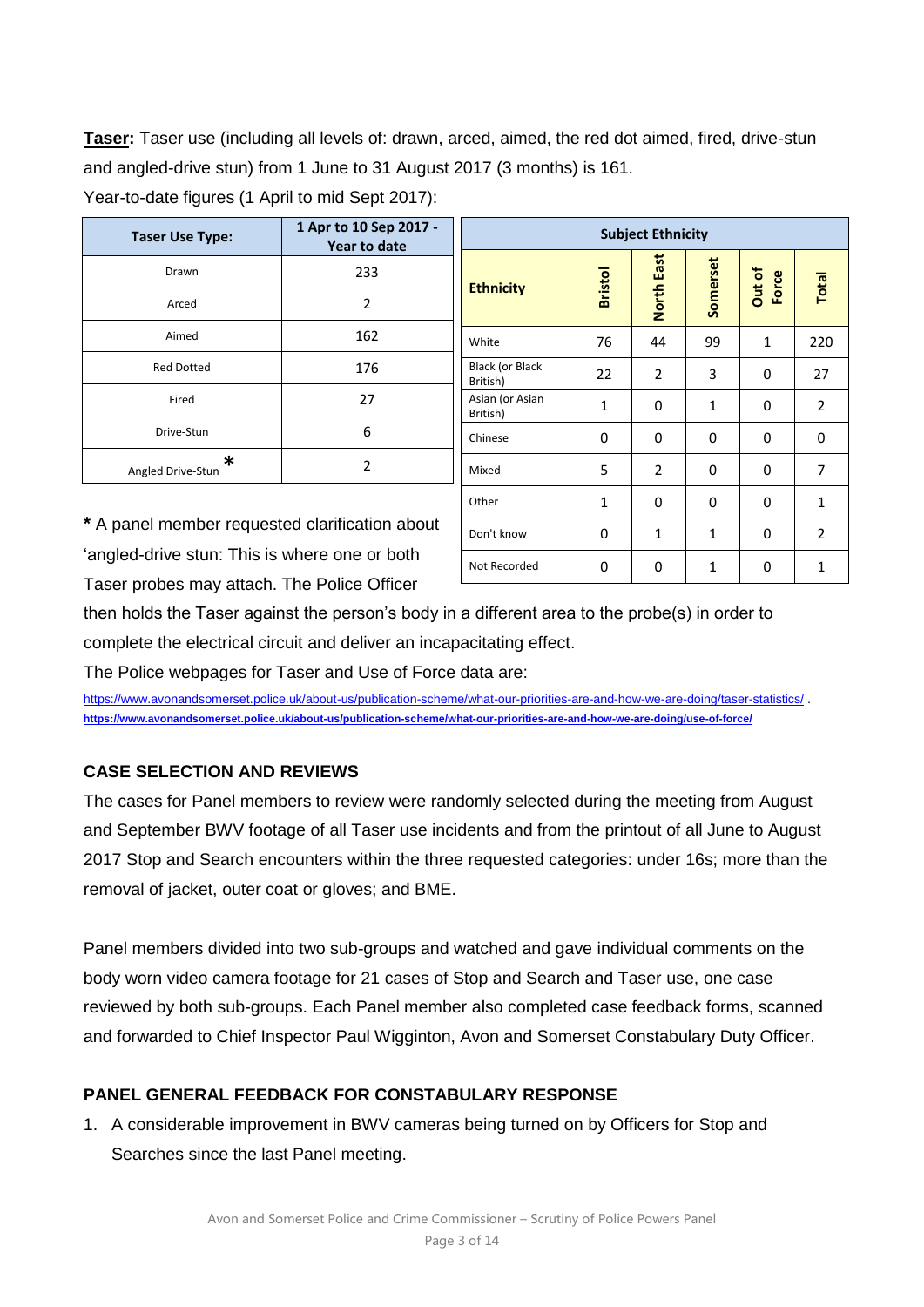- 2. When the BWV camera is angled too high up, can the Officer adjust it downwards? Do Officers play back BWV footage, for learning regarding the positioning of their BWV camera?
- **3.** Compliments to Officers for exemplary interpersonal skills in handling Taser use and Stop and Search incidents: **PC 4790 HUDSON, Trinity Road.**
- 4. If Police Officers have other jobs to attend, could the Stop and Search time taken be reduced? Some encounters are noted as taking a long time.
- 5. Very few people stopped carried any personal ID. A comment regarding our National Laws.
- 6. BWV footage after dark is black unless there is some artificial light.
- 7. The public call to the Police in some cases referred to 'groups' of people. It lacked any specific numbers and none of the Stop and Searches appeared to be the right people.
- 8. What items of clothing can Officers remove in a public place a jacket?
- 9. When an Officer is unsure how to remove Taser barbs, is this a training issue to address? Case 9 refers.

### **General Feedback from start and end of the meeting**

- 1. The special needs/autism element of the training is quite inadequate and should be expanded. There was a general feeling that 3 years was too long a period for any mental health refresh training, it was also suggested by the Panel that use could be made of online facilities.
- 2. At the end of the meeting there was a general feeling that the Panel was settling into its work in reviewing videos and had got more out of the second session than the first. The general feeling was that the level of professionalism and the way interactions were managed by police officers in the video showed a high degree of professionalism.
- 3. There was some concern that the dynamic of interactions could be quite significantly changed by other officers arriving and undermining patient relationship building by other officers. There were some examples of outstanding officers and it was agreed by all that these would be fed back via Paul Wigginton so that the officers themselves were praised and that this could be recognised in their performance reviews.
- 4. Some members of the Panel did worry that there was some evidence of different treatment for certain groups and that even in different geographical areas – there seemed to be a different style, tone and approach in the Somerset videos than from some of the Bristol videos and some of the Panel's experience of policing in Bristol. Clearly more evidence and work would be needed to explore this theme but it was worth exploring.
- 5. There was one particular case which troubled the one Sub Panel (case 15) involving a stop search strip search and arrest in a public toilets of a young black male. It was felt the officer's actions in this case were disproportionate and the impact on the member of the public detained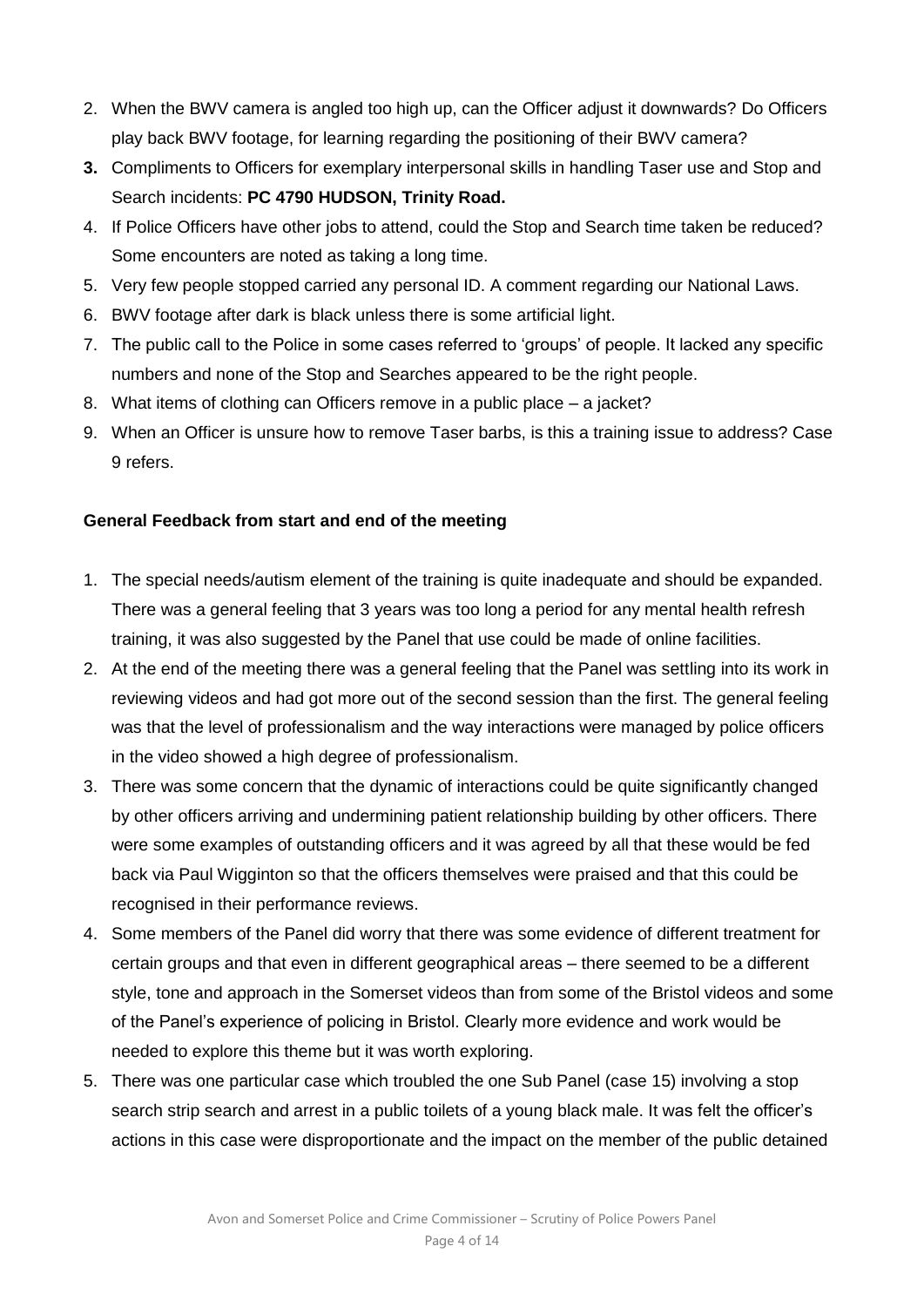could be quite significant - especially as the person detained had revealed during the interaction that they themselves had been the victim of previous crimes.

### *Police response:*

Thank you again to the panel for another productive and interesting Police powers panel meeting on 20<sup>th</sup> September 2017. We welcome the questions and feedback raised and I will look to address these below.

1) There has been a real focus on continuing to improve our use of BWV cameras and it was great for the panel to recognise an improvement in this area, particularly for stop searches. We will continue to work to improve this further and I believe that feedback from the panel will help to reinforce this.

2) The lens angle is adjustable on the BWV cameras, however, the cameras are fitted to the officers vest and they need to estimate the required angle depending on the situation. For example whilst sitting in a car, they will require a different angle than when on foot, also depending on distance from the subject. As such due to the dynamic nature of their work, you will always have occasions where the camera angle will not capture the best view depending on the circumstances.

3) I would like to thank the panel for taking the time to identify the good work of PC HUDSON. As mentioned I believe this kind of feedback is crucial to ongoing improvements in use of BWV cameras, but also to raise the profile of and confidence in the work of the panel. I will ensure this is fed back to PC HUDSON.

4) I have noted your comments about the length of time taken by officers when completing stop searches. Whilst officers do have other commitments, it is important that the stop searches are completed thoroughly and legally in line with requirements, including the appropriate recording of the encounter. Some of the stop searches viewed involved multiple persons which increases the time needed.

5) I have noted your observations regarding the lack of ID carried by members of the public.

6) I agree that the BWV footage is often too dark to see clearly during low light. The cameras do not have any form of flash, however, officers do carry torches and will generally look to carry out encounters where possible in lit areas.

7) In order to complete a stop search, a Police Officer needs to have **reasonable grounds** for suspecting they will find the item(s) sought. As such they are not able to stop a random group of people to complete a search. You have rightly pointed out that on occasions the Police receive calls with limited information and this can make it more difficult, however, it is accepted that the number recorded with positive outcomes was relatively low.

8) If officers are completing a stop search in a public place they are able to require the removal of Jacket, Outer Clothing and Gloves. If additional items are needed to be removed consideration should be given to taking them somewhere private.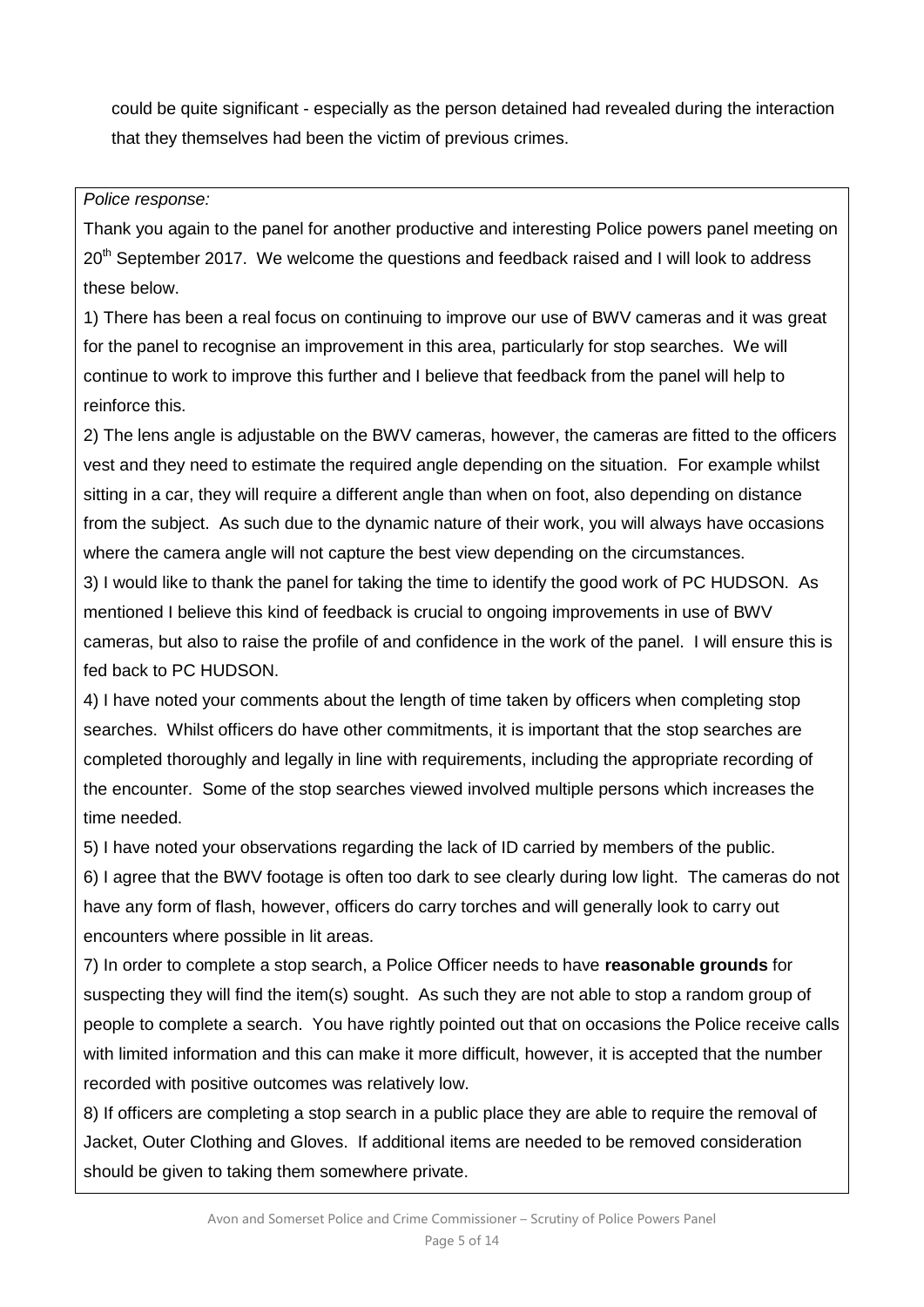9) The removal of TASER barbs is a training matter and is covered during the officers' training course.

Chief Inspector Paul Wigginton, Avon and Somerset Constabulary – Force Duty Officer

### **DETAIL OF THE REVIEWED CASES**

**Group 1 (Lecture Theatre), Case 1: Taser fired after report of a domestic incident and violence to property at hotel and home address. Suspect drinking and not taking medication for anxiety and depression. Likely to be aggressive.**

5217-xxxxxx (reference redacted at publication stage, for Data Protection) 27/8/17 at 2 a.m. Overall appropriate Officer use of Taser?: Yes.

2 small and short female Officers are confronted by a verbally and physically aggressive large and tall male, which makes the Taser firing more appropriate. Calm, methodical questioning by the Officer. The male removes his T shirt which removes the barbs after the first Taser fire and then aggressively approaches one Police Officer. PAVA spray is then used by the other Officer as well as a cartridge re-load and second Taser firing by the main Officer. This brings the person under control. This is well handled considering the escalation and intimidation by the suspect.

### **Group 1, Case 2: Stop and Search BME - Grounds: section 23 Police and Criminal Evidence Act (PACE), Misuse of Drugs Act.**

5217-xxxxxx 1/6/17 at 6 p.m. Somerset East

Overall appropriate Officer grounds given to Stop and Search?: Yes. The male was arrested. The suspect has the car keys and drugs are found in the car.

# **Group 1, Case 3: Stop and Search >JOG & BME. Grounds s23 PACE misuse of drugs.**

5217-xxxxxx 3/7/17 at 5 p.m. Bridgwater, Somerset West.

Overall appropriate Officer grounds given to Stop and Search?: Yes (from half the members). Concerns regarding the grounds only stating that a male is seen in the company of person with links to drug activity. Males are also located in an area known for drug activity. The known drugs dealers (London addresses recorded by Officers) are also searched.

The Officers are polite. There is multiple footage for this incident. £570 of cash is found on the person not currently working (not seized). There is reasonable suspicion. The search reasons are good but one member thought that the grounds could be clearer and more concise. The Panel didn't see any BWV footage where more that the Jacket, outer garment or gloves are removed. The record is marked as 'all clothing removed' so this would have taken place elsewhere.

## **Group 1, Case 4: Stop and Search <16. Grounds: Section 1 of PACE Damage to property & cars. 3 young males match the description of suspects with weapons and causing damage, coming from the same direction.**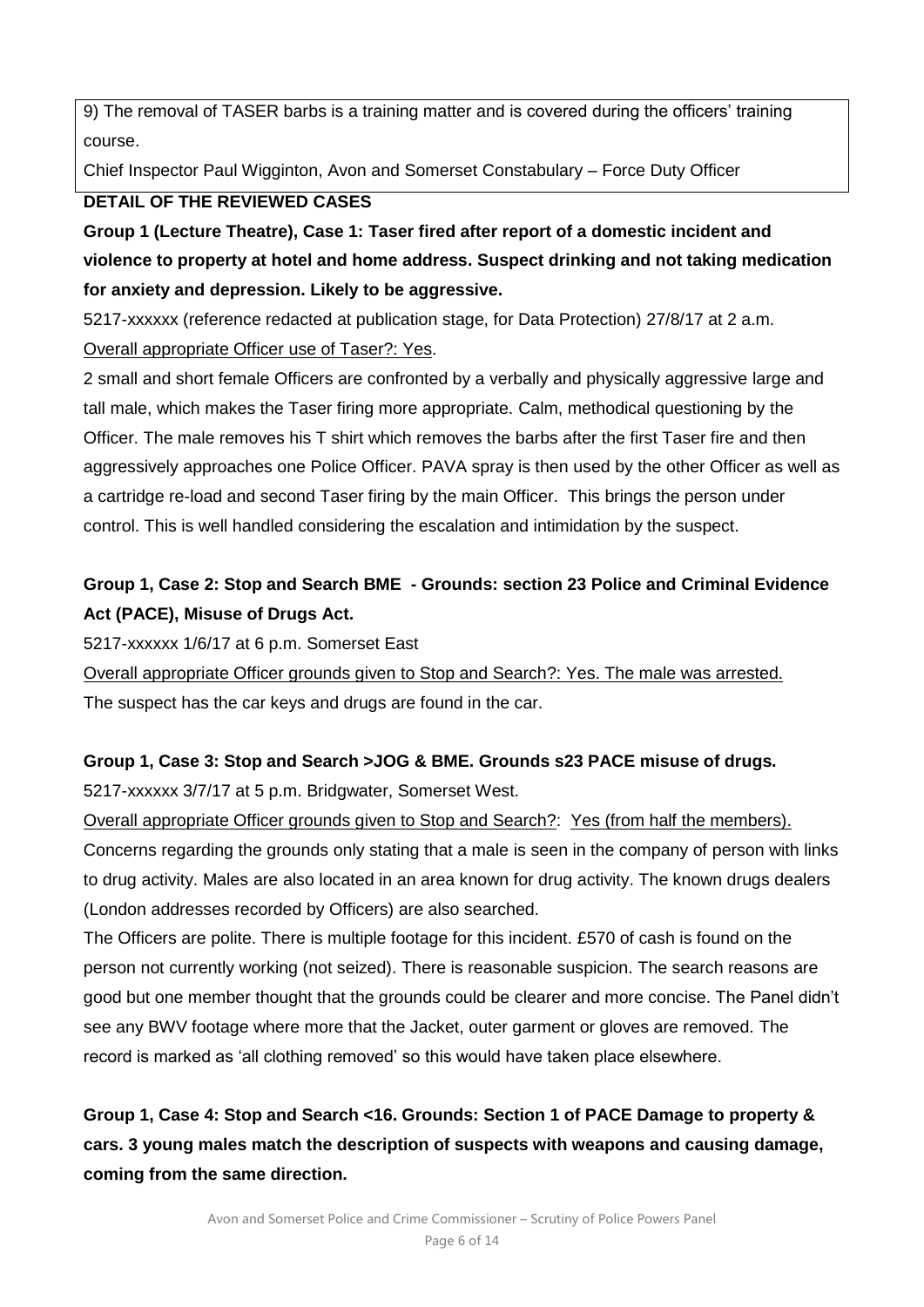5217-xxxxxx 8/6/17 at 8 p.m. Bristol South

Overall appropriate Officer grounds given to Stop and Search?: Yes.

The Police database narrative states there is a large group of kids smashing up cars.

This is well handled, the Officers gives his details and has a good tone of voice and talk at the young people's level of language (a 13 year old is searched). The Officers' communication skills are very good and the GOWISELY**\*** acronym items are well explained.

**\*Note:** The GOWISELY acronym is a reminder to a Police Officer of the information that must be provided (in any order) to a subject when the Officer performs a stop and search. GOWISELY stands for:

- G: Grounds for the search;
- O: Object the officer is searching for;
- W: Warrant, particularly if the Officer is in plain clothes;
- I: Identification, proof that the Officer is indeed a Police Officer;
- S: Station to which the Officer is attached;
- E: Entitlement, any citizen being searched by a police officer is entitled to copies of all paperwork;
- L: Legislation, the legal power which gives the officer the right to stop and search;

Y: YOU are being detained for the search or for the purpose of… i.e. informing the person in clear terms the purpose and nature of the search.

### **Group 1, Case 5: Taser fired at a female with mental ill-health, threatening to kill herself or someone else. Holding a knife to her chest.**

5217-xxxxxx 27/6/17 at 6 p.m.

Overall appropriate Officer use of the Taser?: Yes. Appropriate under the circumstances at the time. The main Firearms Officer has a sympathetic tone until the suspect holds the knife to her chest. One member felt that the Officer takes a great risk firing the Taser. The subject has a knife, is on her knees and could have fallen forward onto the knife when the Taser is fired with no real warning. Another member said that fair warning was given by the Firearms Officer, who first used the red dot and couldn't approach due to the danger of the knife and the subject wasn't calming down. The Firearms Officer's risk, threat and harm assessment, firing the Taser, enabled control of the vulnerable person who was in more danger from a knife self-stabbing than the Taser fire.

### **Group 1, Case 6: Taser fired at male after call by wife that husband hit her – domestic incident**  5217-xxxxxx 11/7/17 at 5.30 a.m. Somerset East.

Overall appropriate Officer use of the Taser?: Yes but the firing is ineffective and it may have been possible to contain the situation better.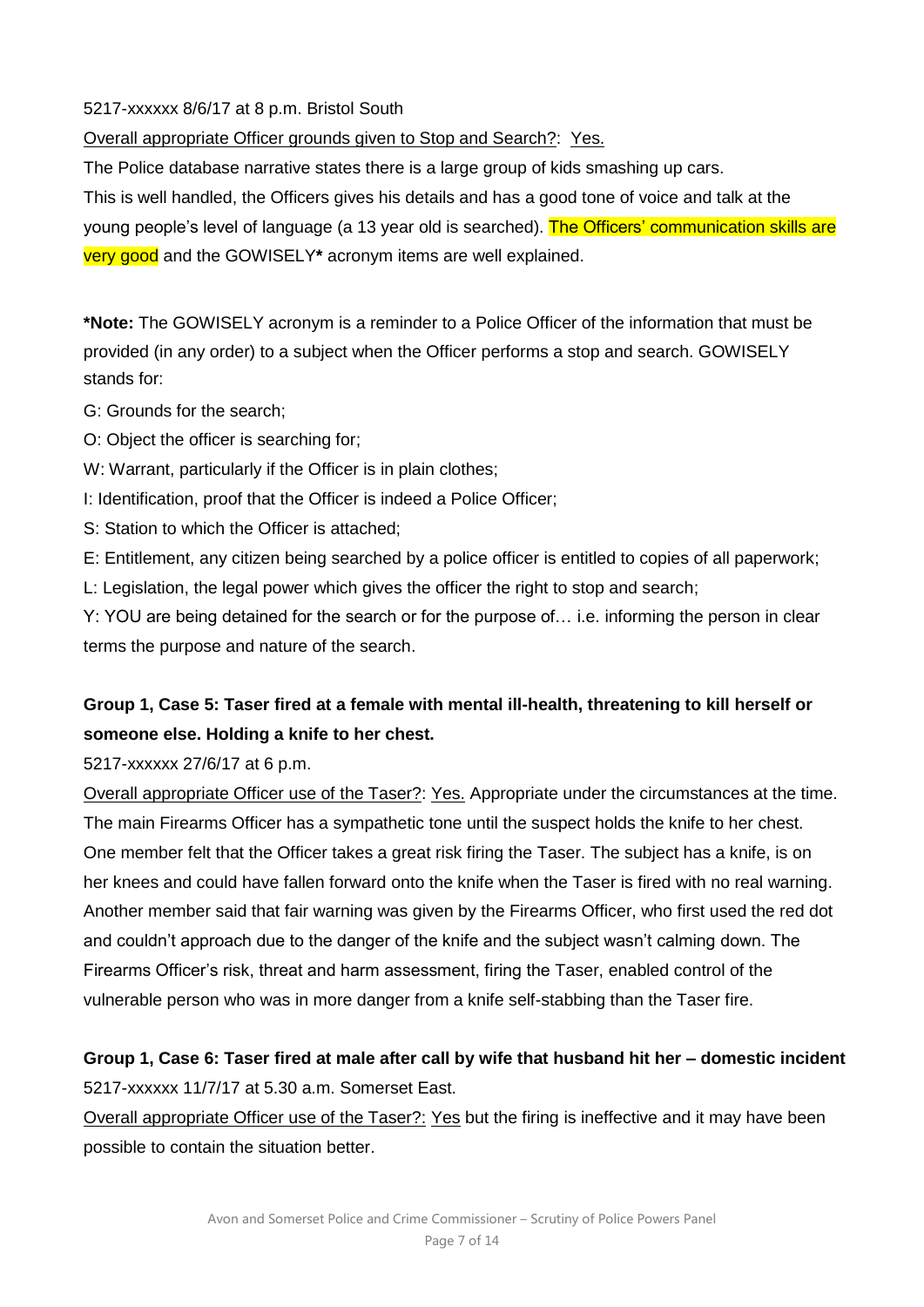There is mention of a Polish translator at the start but not used. There appears to be an overgenerous amount of time – 25 minutes – of BWV footage showing verbal discussion and engagement in the Kitchen with the male who said he'd been drinking. He is stalling after being told he is under arrest and the situation seems to be allowed to emotionally escalate. Could it have been contained better? The suspect grabs a knife and then the Officer fires the Taser. The suspect doesn't react to the Taser at all – perhaps due to excited delirium or alcohol consumption - and goes into the Lounge where his 2 young children are sat on the settee – this is 5.30 a.m. and after the domestic violence - and the children have to witness this incident.

### **Group 1, Case 7: Stop and Search BME – Grounds: call from a resident that several black males are fighting outside the home address, one with a knife**

5217-xxxxxx 6/6/17 at 3.30 p.m. Bristol.

### Overall appropriate Grounds for Stop and Search?: Yes.

Officers did very well considering the numbers of subjects, civilly talking to the males, with dignity and respect, being non-confrontational and fully explaining the search reasons. One male chose to undress in the street. Only one Officers uses GOWISELY until one subject challenges this. Handcuffs are applied to one person only.

### **Group 1, Case 8: Stop and Search >JOG - Grounds: s23 misuse of drugs. A male known to be involved in drugs was seen in a vehicle and at a drug activity location.**

5217-xxxxxx 3/7/17 at 1 p.m. Bridgwater.

### Overall appropriate Grounds for Stop and Search?: Yes.

The Officers treat all the subjects with respect and keep the situation calm, explaining why the people are being searched. There is good use of GOWISELY, the grounds are explained well and it's a thorough search. One member was uncomfortable with the way that the stop and search was carried out, not the appropriateness, because the Officer asks for the subject's name, home address, birth date and ID which is not mandatory. Another member felt that the female Officer works well to gain the trust of two black males. However, the third male Officer does not help the situation.

### **Group 1, Case 9 & Group 2, Case 13: Taser fired twice at a male after a report of him falsely imprisoning a female in the house.**

5217-xxxxxx 7/9/17 8 p.m.

Overall appropriate Officer use of the Taser?: Yes, except one member considered a belt is not a leathal weapon and the Taser should not have been fired.

The agitated male suspect has a belt and a stick in the back garden and refuses to drop the belt. He says he was dismissed from the Army. There is 38 minutes of conversation on the BWV footage – a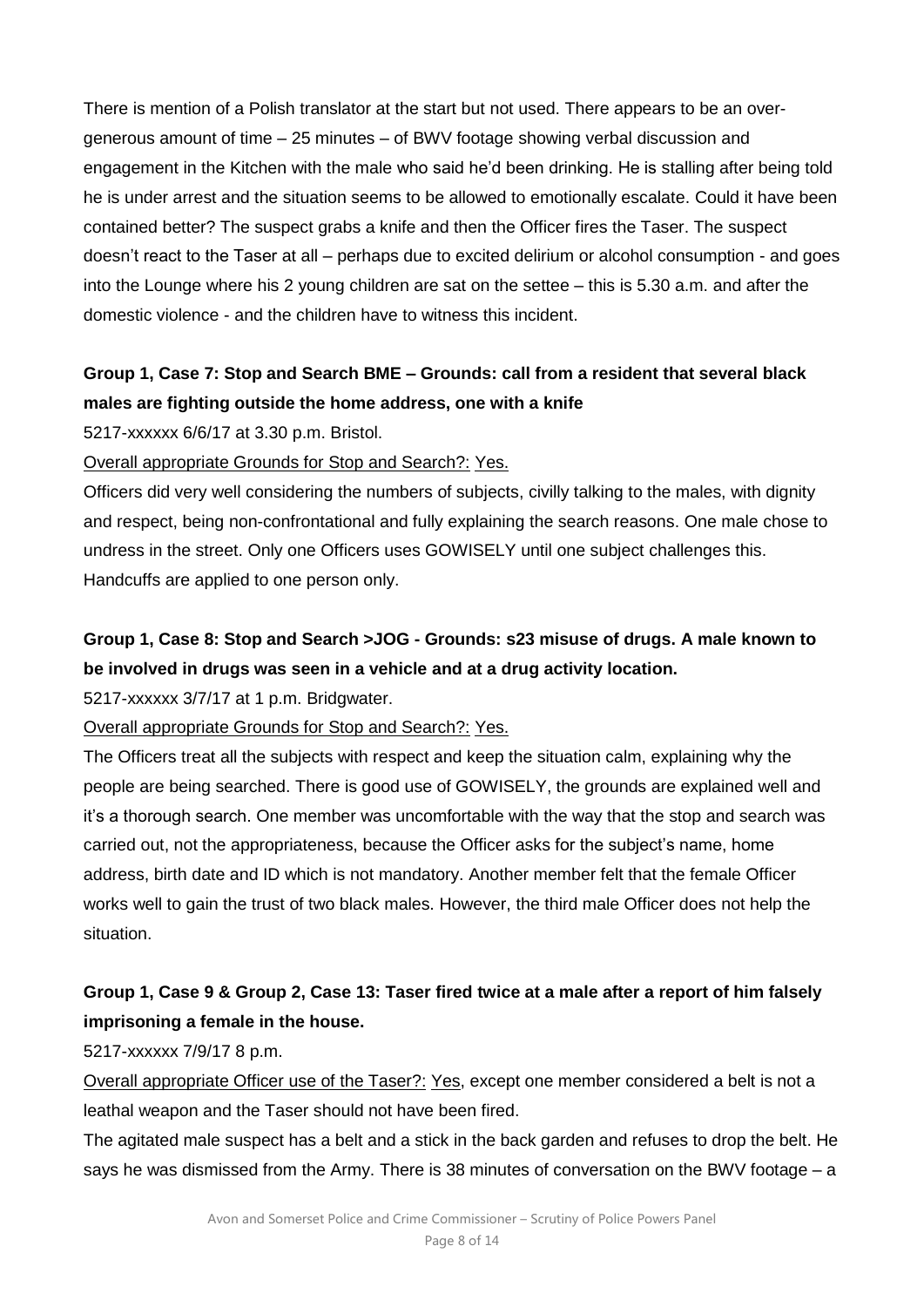long lead-time where the Officer is trying to calm the subject, taking considerable police time/cost before a warning is given and then the Taser is fired. The subject continues to threaten the Police and is saying earlier "Go on, Taser me". The Taser is fired a second time. One member asked what would the alternative be to firing a Taser in order to arrest the male – physical force or PAVA spray? The Officer appears to be unsure how to remove the barbs.

### **Group 1, Case 10: Stop and Search <16 - Grounds: section 1 PACE – one male with another male who is in possession of a knife and admitted this. A Firearms Officer was deployed.** 5217-xxxxxx 28/6/17 at 1.30 p.m. Somerset East

Overall appropriate Grounds for Stop and Search?: Yes, including the second youth, being in company with the other male with a knife.

2 Officers both have their BWV cameras on. Well handled. Good information is obtained about where the knife has been purchased so that the Police can possibly follow up the illegal selling of a knife to a child.

# **Group 1, Case 11: Stop and Search BME - Grounds: s1 PACE. Items sought that could cause harm to others or to property. Call to Police from a Holiday Inn that 2 days before a male matching the description of the suspect used the computer and the use was of concern. The male went into the toilets. Items sought category is Terrorism; Other.**

5217-xxxxxx 8/6/17 at 10:30 a.m. Bristol East Central.

Overall appropriate Grounds for Stop and Search?: Yes.

The main Officer handling the situation is very professional with excellent communication skills, giving a clear reason why he is searching the subject (GOWISELY) and states that the Search record is available within 3 months if requested at a Police Station. The suspect is arrested. See compliments point highlighted above. PC 4790.

### **Group 1, Case 12: Stop and Search BME – s1 PACE. Grounds: Report to Police that 2 Somali people are in Castle Park with a blade.**

5217-xxxxxx 9/6/17 at 10:17 p.m. Bristol Centre

Overall appropriate Grounds for Stop and Search?: Yes.

Nighttime BWV footage is either dark or non-visible. No GOWISELY narrative is used by the Officer during the video footage. However, the Officer approaches the situation very well. The subject is very compliant.

### **Group 2, Case 13: Taser fired at male after call by wife that husband hit her – domestic incident**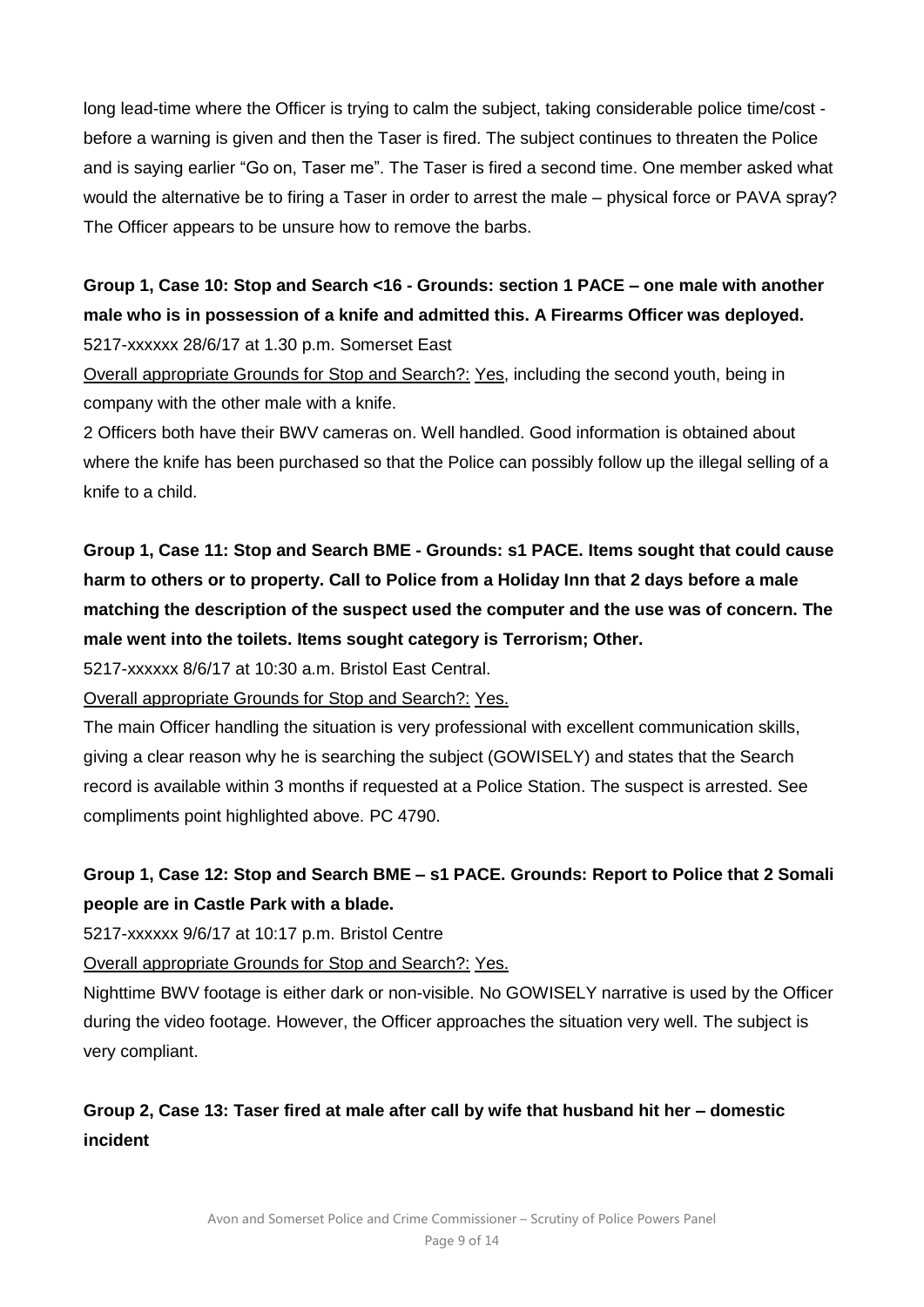5217-xxxxxx – officers were called to a domestic assault. There were reports of the husband being violent. The officers engaged and discussed with the man for approximately half an hour before ultimately deploying Taser twice and PAVA. Generally the Panel felt the use of Taser was appropriate in this case. The officers showed patience in trying to calmly engage with the man. One Panel member thought that the officers could have deployed Taser earlier in an attempt to end the incident which was probably distressing for the man's partner inside the house (though they may have been otherwise being dealt with by the police). One member of the Panel thought that the police could have used other tactics rather than deploy the Taser such as fetching a glass of water and continuing to reason with the person.

#### **Group 2, Case 14: Stop and Search BME - reports of a GBH with knife in the area**

5217-xxxxxx 29/7/2017 Overall appropriate Grounds for Stop and Search?: Yes.

The officers searched a group of Somalian males. All members of the Panel felt that the search was conducted courteously and appropriately and that good explanations were given. However the officer did commence the search whilst still completing the explanation of rights and it would have been better if the explanations had been finished before the search started. However, overall an acceptable use of police powers and good positive interaction

### **Group 2, Case 15: Stop and Search BME - reports of an assault with a knife in the area** 5217-xxxxxx 3/8/2017

Officers responded and encountered an individual who ran away from them and hid in a public toilet in a park. The officers carried out a stop search, arrested the man and ultimately carried out a strip search in the toilets. Whilst the Panel generally felt that the initial search was carried out politely and respectfully, this case raised concern from more members of the Panel. The officers seemed very concerned to continue to question and escalate the use of police powers with this individual despite the seeming absence of any grounds other than the initial running from the officers. The initial call to the police was for an assault which almost immediately the officers translated this into questioning of the man in relation to drugs. To carry out a strip search in the circumstances seemed disproportionate and to do this in the public toilets seemed inappropriate and could potentially have had a harmful effect on the individual. He disclosed that he had been a victim of crime himself and found the process distressing. It was suggested that recommendations for learning should be passed to the officers in this case. One of the Panel members questioned whether or not this case raised issues of conscious or unconscious bias given that the detainee was BME.

#### **Group 2, Case 16: Use of Taser**

5217-xxxxxx 15/9/2017 Overall appropriate use of Taser?: Yes.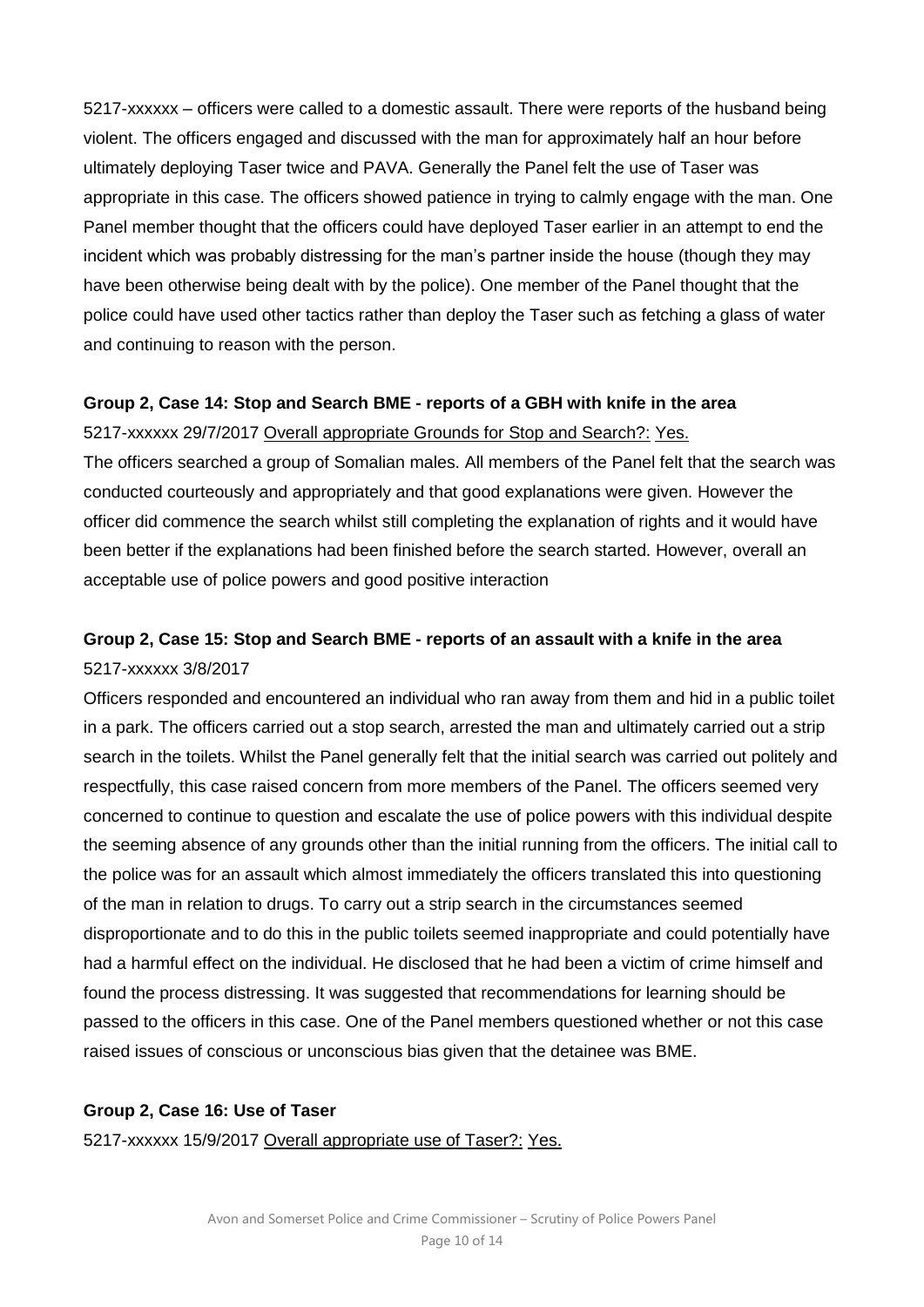When the video commenced a number of male officers were waiting at the door to the property while a female officer had a discussion with a female resident inside the house. This seemed an unusual arrangement and presumably had been requested by the resident. The female officer showed good engagement and empathy and tried to calm the individual who was distressed. Ambulance were also present at the scene. The situation deteriorated and the female resident rushed to the kitchen and tried to grab a knife. On this occurring one of the male officers acted extremely swiftly and deployed the Taser in order to prevent the individual harming herself. All of the Panel felt that the individual officer had acted with extremely professional swiftness and almost certainly would have prevented quite serious injury to the individual. It was observed that the set up with the male officers outside the door was unusual. It was also felt that one of the male officers' input to discussion was not helpful and may have directly led to the escalation of issues. Overall this was felt to be an appropriate use of Taser however.

### **Group 2, Case 17: Stop and search >JOG**

### 5217-xxxxxx Overall appropriate Grounds for Stop and Search?: Yes.

The officers in this case had to deal with a difficult situation involving an aggressive resident and several family members and other neighbours. The officers showed extreme calm and patience and managed the situation overall well, their engagement seemed to calm the situation and avoid it becoming violent. Overall appropriate use of police powers.

#### **Group 2, Case 18: Stop and search**

#### 5217-xxxxxx

A moped driver and passenger were stopped, they were found to have no insurance and should not have been carrying a passenger on a provisional licence. The stop and search was carried out politely and appropriately. In the end the individuals were released with a warning. Whilst the Panel generally supported use of officers' discretion and that it was appropriate in some cases not to follow a criminal justice outcome, it was felt in this case that this could be seen to be quite lenient. The Panel members were concerned about the insurance issue and how this would be managed in the future and the potential impact on other road users.

### **Group 2, Case 19: Use of Taser**

#### 5217-xxxxxx

There was no evidence in this case of use of Taser on the film. The individual was sat on the road in central Bristol. The officers seemed to deal appropriately with the individual though the Panel did comment that it might have been appropriate to carry out the further checks with the individual sat in a police car or somewhere out of view of the public in terms of the dignity of the individual. Generally appropriate police action.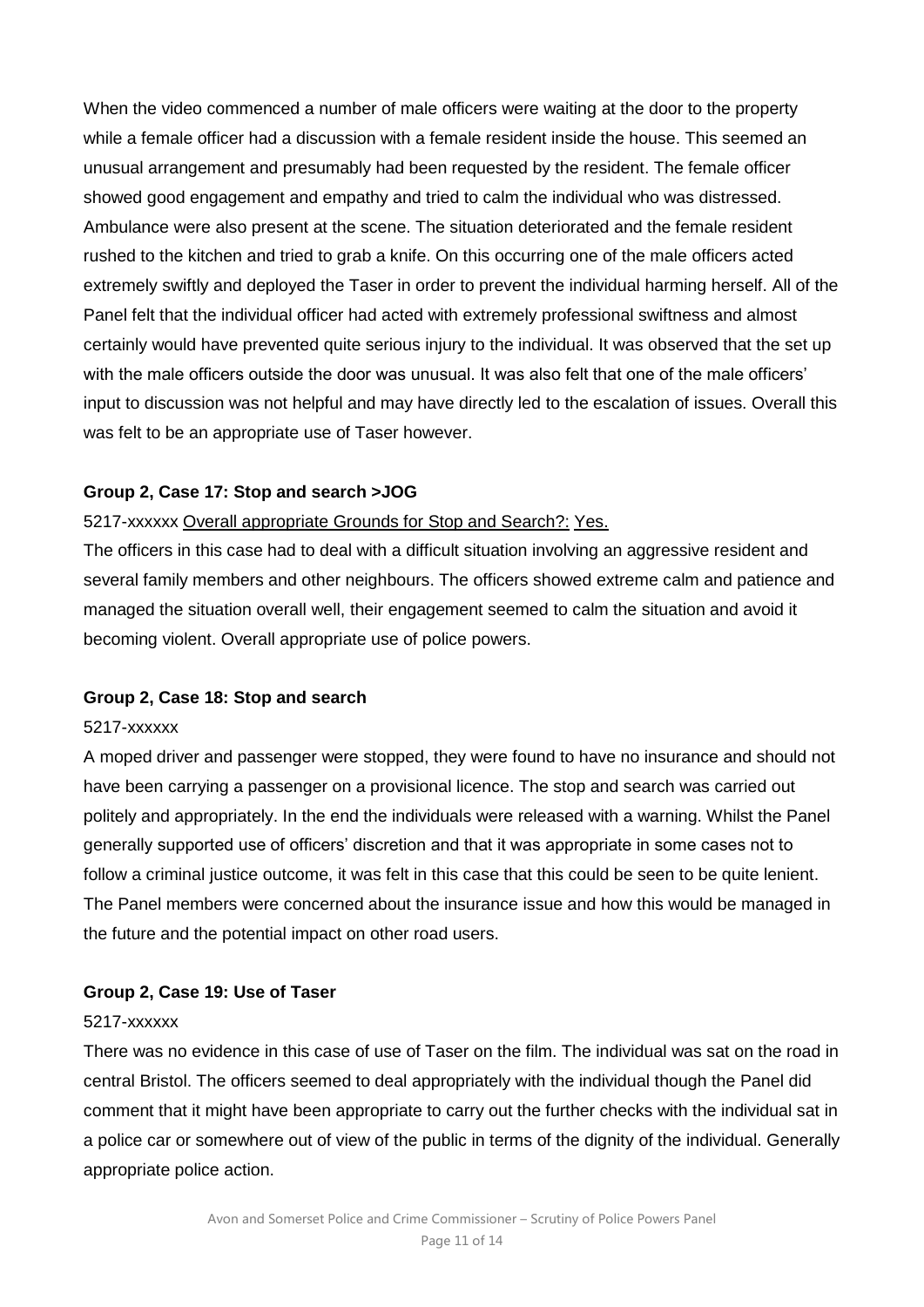### **Group 2, Case 20: Stop and Search**

#### 5217-xxxxxx

This was the stop and search of a group of young people some of whom were in the possession of drugs. The video showed the search of two people, one male and one female. There was no female officer in the area and this was explained to the female detainee. She indicated she was happy to be searched by the male officer who used the outside of his hand and did a relatively cursory search. Generally the use of language and approach was good and the guidance was followed and these were considered to be appropriate searches.

#### **Group 2, Case 21: Stop and Search <16**

5217-xxxxxx Overall appropriate Grounds for Stop and Search?: Yes.

The young males had been drinking, they were smoking and held cigarettes during the search. One of the detainees became extremely distressed during the search and concerned that he would be in trouble. Overall the officers handled the engagement and interaction with great sensitivity and maintained good communication throughout. The young males were escorted to their house by the officers at the end to have an explanation to their parents about the explanation of the smoking and drinking as they were underage. Overall this was felt to be a positive and appropriate use of police powers.

#### *Police response:*

During this meeting the panel split into two different working groups which allowed a greater number of cases to be reviewed. This also encouraged contribution from all members of the panel and resulted in some lively conversations and debates over cases.

It was encouraging to see that the panel agreed with the decisions of the officers in the vast majority of cases reviewed. Similar to the last meeting there were differing opinions which generated healthy conversation.

The panel raised some concerns regarding the stop search following the report of an assault with a knife. This resulted in a strip search and a resultant arrest, despite seemingly limited evidence. I have completed further enquiries on Police systems, however, am unable to clarify further details around this. I have therefore fed this back to the supervisor present at the scene and requested additional information – I will feedback to the group when I have received an update.

The good work of PC Hudson is also mentioned in this section and as stated, I will ensure this is fed back to the officer.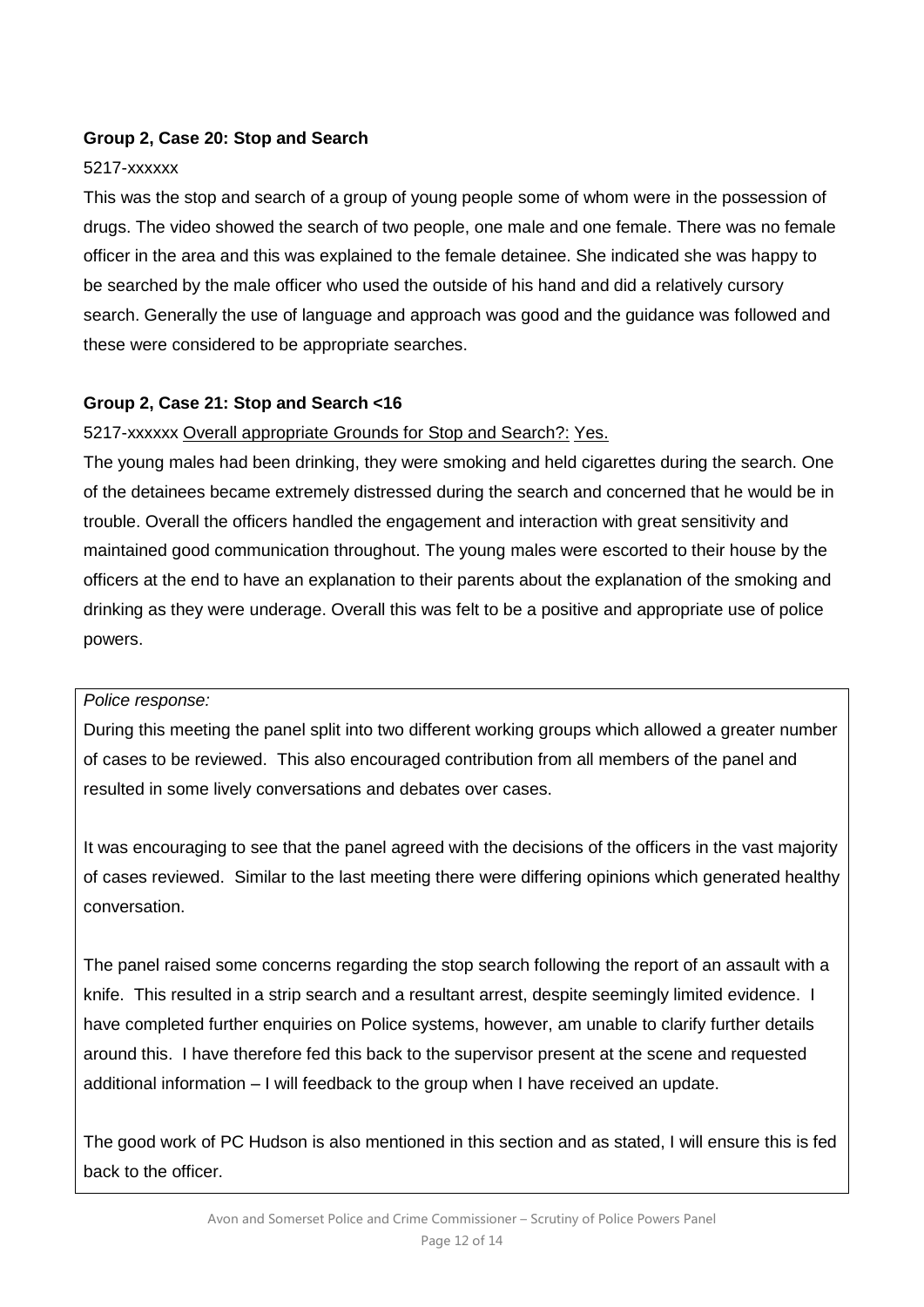Chief Inspector Paul Wigginton, Avon and Somerset Constabulary - Force Duty Officer